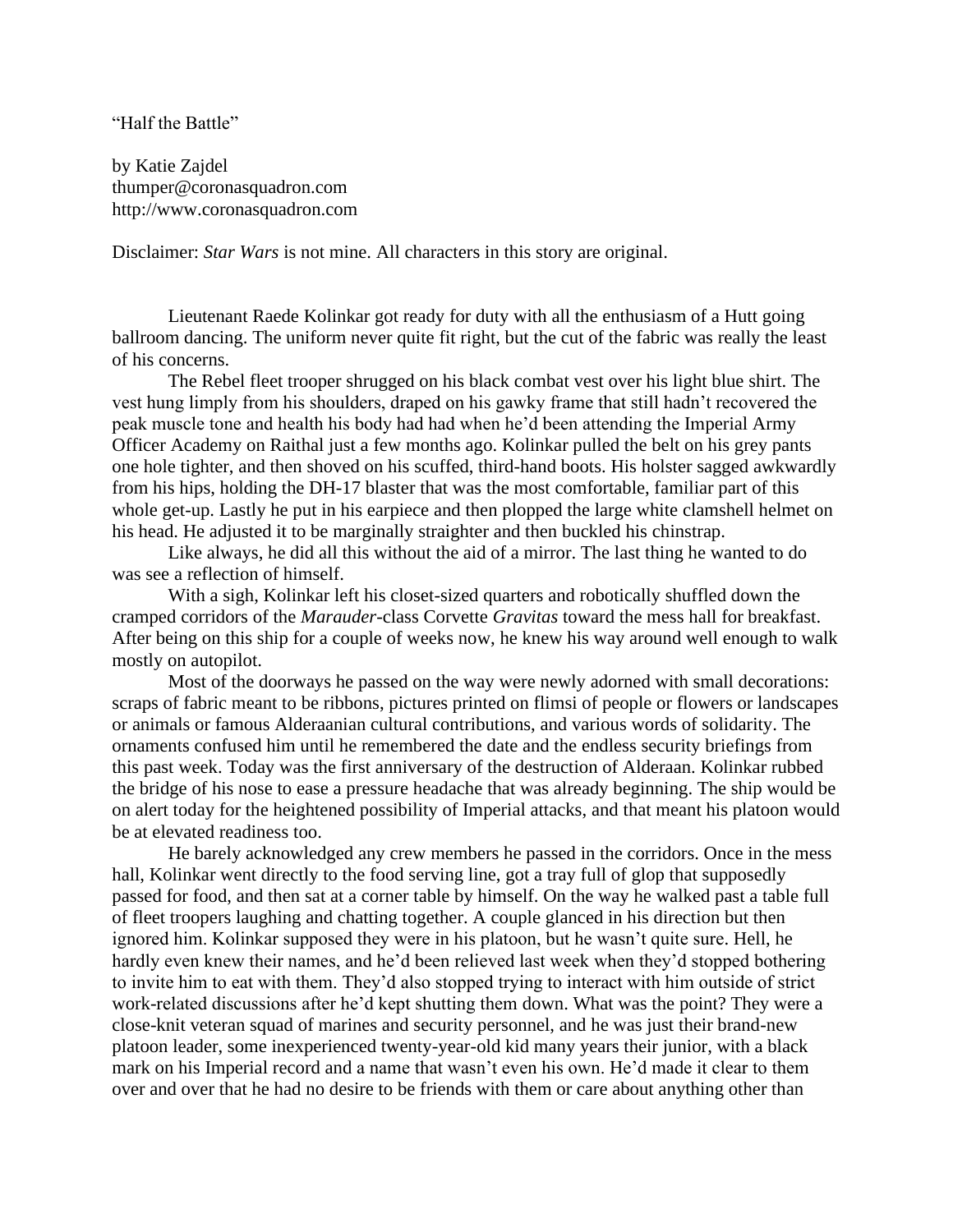their skills with a blaster. He wasn't there to have friends. He was there to do his job, nothing more, and the two ideas were mutually exclusive.

He wished they weren't, though. He was so blasted lonely.

Raucous laughter reached his ears. Over at the fleet troopers' table, it looked like they were enjoying themselves.

Kolinkar poked at his glop of "food" for a minute and watched them. If he changed the uniforms in his mind's eye, he could easily see himself at that table with his classmates on Raithal, trying to get in some last minute fun and relaxation before another gruelingly hard day began. And always– always– there he was with his best friend Gaiti, making exceedingly detailed and sincere plans for how to get assigned to the same squad when they graduated.

And, as always, there was the crushing horror that had been his constant companion for the last few months, the feeling he'd felt when he'd discovered that his inseparable friend was dead because of him. That ill-fated live-fire exercise on Raithal still haunted him. In Kolinkar's turn to deploy his "troops" made up of his classmates, he'd told Gaiti to take his team to what Kolinkar had thought would be the safest place on the entire training field. Some sort of "mishap" or "incident" or "miscommunication" had proven that it wasn't, though, turning that spot into the wrong place at the wrong time. Kolinkar had purposefully tried to protect his best friend, and it had gotten Gaiti killed.

Kolinkar briefly squeezed his eyes shut, and when he opened them, he attacked the food on his plate without an appetite, only a desire for its bad taste to distract him from the guilt. He didn't want to be here. He didn't want to be alone. He wanted to be cramming for final exams with Gaiti. But he wasn't.

Shoveling a forkful of dried mystery meat into his mouth, he scowled at the blue sleeve of his uniform when he glimpsed it as if it and it alone was the cause of all his misery. He still couldn't believe he'd ended up here, but few organizations were as accepting of someone with a dishonorable discharge from the Imperial military and the subsequent downward spiral and crashing and burning of his life. And like he told himself every day when he suited up, if he was the kind of person who got the Empire's best up-and-coming cadets killed, then he was already an enemy of the Empire, and he might as well be outwardly honest about it.

The food did indeed taste awful, but it was nowhere near the magnitude needed to pull his thoughts away from their black hole. All he could think about was how lonely he was and how much he wished Gaiti was sitting in that empty seat across the table from him.

Two of the fleet troopers eating together got into a loud, exuberant debate. Then another one joined in. Kolinkar glanced up at them. While they were eating they'd all taken their large white helmets off and slung them by the chinstraps on the backs of their chairs, out of the way. Kolinkar kept his helmet on and huddled down into its anonymous depths. Despite himself, he desperately wanted to go over to those fleet troopers and eat with them. Get to know them. But he didn't.

Getting too close to people only got them killed, and he'd be damned if he would let that happen again.

Hyperspace was a peaceful place. Its swirling blue tunnel was like a security blanket, protecting the ship from all the dangers in realspace. The visual effect through the bridge viewport of *Gravitas* was almost hypnotic, and Captain Lucial always preferred that sight over the one of the neverending paperwork on the datapad before her. In particular, the Duro would rather be working on almost anything else but this. Putting the last bit of polish on the brief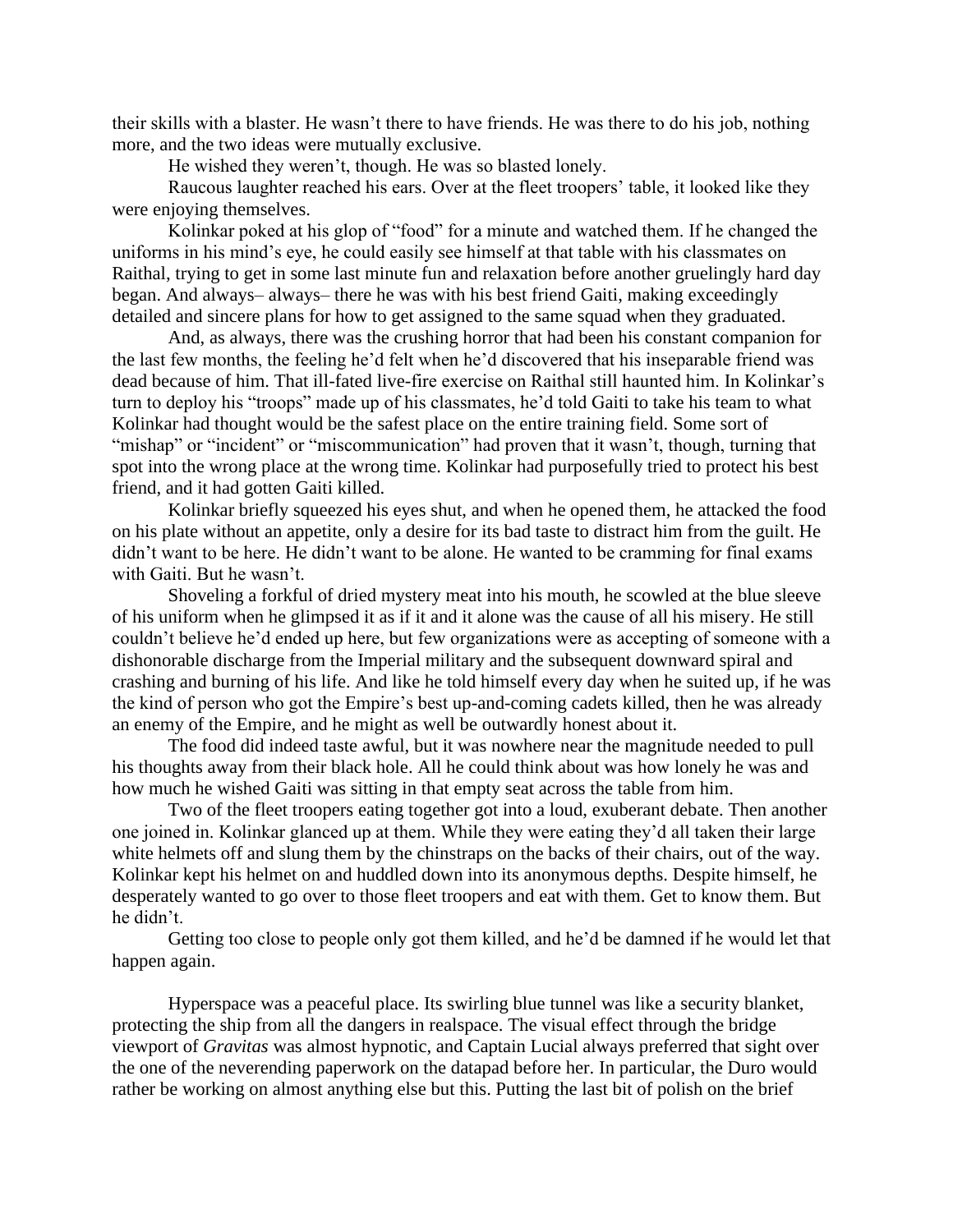words she would say to the crew today to mark the anniversary of Alderaan was simple in theory but very difficult in practice.

"Captain?"

Captain Lucial immediately picked up on the waver in her bridge officer's voice and turned that way. "What is it, Ensign Meler?"

"Ma'am, internal sensors are... indicating blasterfire onboard."

Captain Lucial leapt to her feet from the captain's chair. "Where?"

"It's... I think it's in Navigation, ma'am."

"Contact Security. Nav–" Captain Lucial turned from Ensign Meler at Sensors to Lieutenant Wpriro at the bridge's Navigation station just in time to see the display's feed from the Navigation room blink red and then cut out completely. Lieutenant Wpriro looked startled but quickly recovered and began inputting a flurry of commands. When the Nav station remained blank, Captain Lucial stepped up to him. "Lieutenant, what's happening?" she demanded.

Lt. Wpriro continued his technological attack as he replied, "I'm not sure, Captain. My station's been locked out." The Mon Calamari input another sequence, and at last the bridge's navigational display showed something again: a countdown clock, in progress, running down from a little over fourteen minutes.

"What is that?"

Captain Lucial waited impatiently while Wpriro continued working fast. Thirty seconds later he raised his finned hands in the only display of helplessness Lucial had ever seen from him. "As far as I can tell, Captain, all navigation controls are locked out. I can't access them from here anymore. Something's got to be happening in the Navigation room."

"What's the countdown for? A bomb?"

Wpriro shook his head. "That's the hyperdrive clock. I think the ship is going to revert to realspace at that time."

"But we're not due to come out of hyperspace for hours." Lucial turned to her comm officer. "Get Security down to Navigation, and warn them of the blasterfire. Have a med team standing by." Lucial looked back at the countdown clock. "If you're right about reversion," she said to Wpriro, "then that would mean..." She did quick calculations in her head, plotting their course and velocity against thirteen more minutes of flight time in hyperspace. Her stomach sank at the answer.

Wpriro had been doing the same thing on the navicomp. He grimly pointed to a red dot with several flagged notes from Rebel Intelligence. "It would drop us in this system. Right in the middle of a busy Imperial military refueling hub."

Captain Lucial had no plans for *Gravitas* to commit suicide that day. "Drop us out of hyperspace now!"

"Helm's not responding, ma'am!"

"Then reroute commands. Power down systems. Pull the physical plug on the engines of you have to! Do whatever you need to to get control of this ship back! And get Security down there *now*!"

Lt. Kolinkar's heart pounded as he stood outside the locked door to Navigation with the squad of fleet troopers that had been eating at the nearby table. So they were in his platoon after all. Two of them worked at bypassing the lock on the door, another was running through comm frequencies, and the rest had taken what positions they could in the confined corridor. On the deck was a limp strip of fabric, presumably a makeshift ribbon that had been ripped off the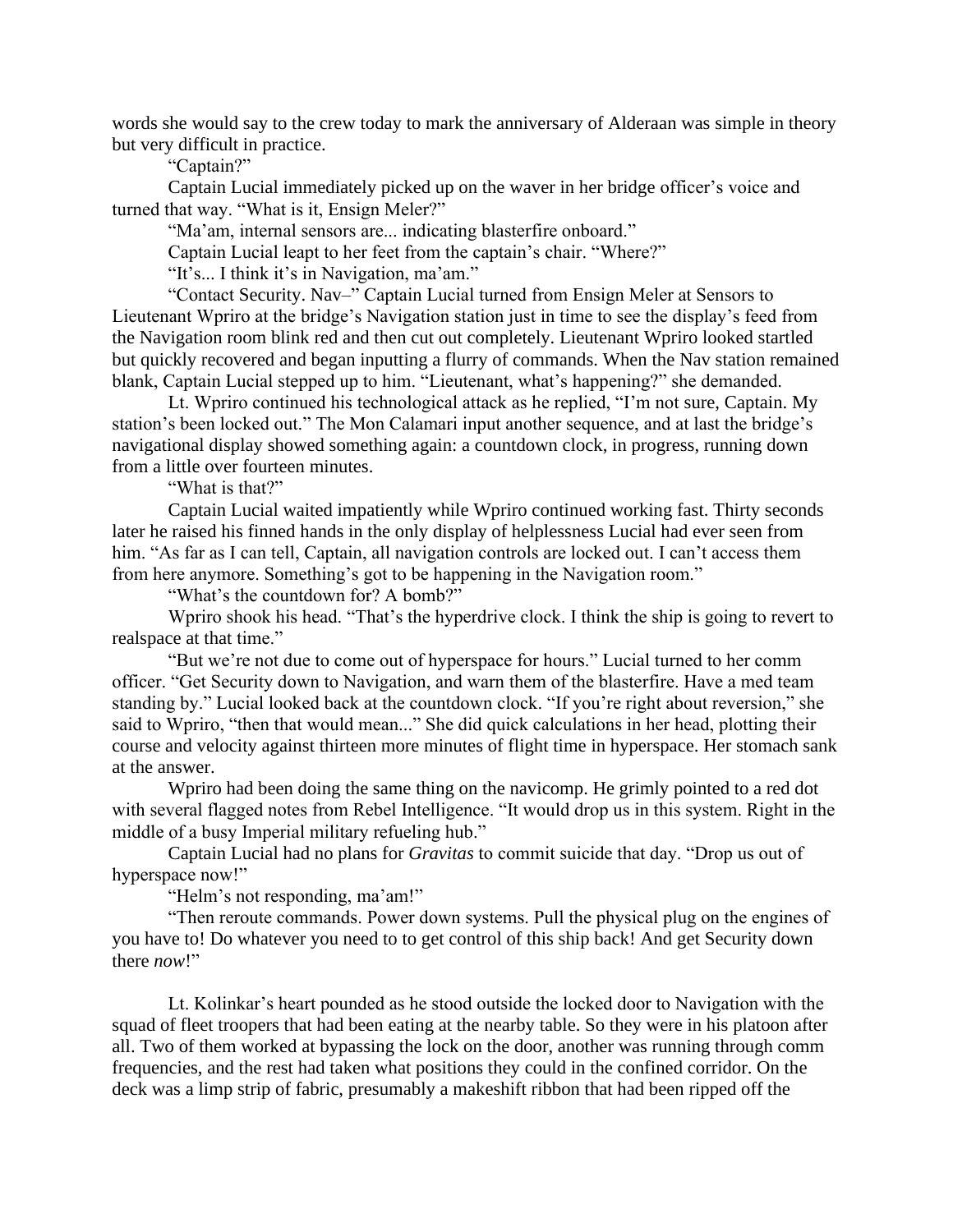doorway.

Kolinkar held a datapad with a feed from the bridge. It regularly updated with whatever information the bridge could determine about the situation inside Navigation, and in the corner was a countdown clock fast ticking down from nine minutes. The comm officer had briefly explained the situation on Kolinkar's run over here and had stressed the importance of disabling Navigation from inside the room before time ran out. Some off-shift Navigation techs were on their way to help.

Kolinkar resisted the urge to wipe the sweat from his face. Despite what the Rebels thought about the value of his Academy background, none of his classroom training had prepared him for this.

The still image of a Rodian popped up on the datapad's display. From beside Kolinkar, a fleet trooper with unsightly scars of burns on his face and hands leaned over to look at the display as well. The name of Avton Vok was added to the image.

"As far as we can tell, Avton Vok is the one inside Navigation," the bridge sensor officer said over the Security frequency. "We're not sure why. He's a slicer, been on board for several months, clean record. Here's some bio information."

Text started scrolling on the datapad. The burned fleet trooper suddenly stabbed a scarred finger at one line. "There," he said, "that's why. He's from Alderaan."

Kolinkar didn't see what that had to do with anything. "How much longer until we can open the door?" he demanded.

"Not sure, sir," a trooper working on that replied. "We can't bypass the lock."

"Then do something stronger," Kolinkar snapped. Like they should have done in the first place instead of wasting time with the lock.

The two troopers stopped messing with the door's controls and instead got out small explosive charges. "This way'll take a few minutes to prep," one said as they delved in.

"I got a comm frequency connection into the room," the comm specialist announced, holding up a comlink.

Kolinkar was just about to grab it and demand that the Rodian get his green hide out of Navigation on the double before they blew the door, but he stopped when he noticed that the comm specialist's eyes– as well as the eyes of everyone else in the squad– were not on him, the one in charge there, but were instead on the burned fleet trooper beside him. There was a nearly palpable expectation hanging in the air that Kolinkar didn't understand.

"Work your magic, Sangrey, so we can get back to breakfast," someone said.

...That's right, the burned man's name was something like Tak, maybe? Tak Sangrey? Sangrey turned to Kolinkar. "I can talk him out of there, sir," Sangrey said.

"How?" Kolinkar asked. "Do you know him?"

"I'm about to."

Kolinkar uneasily shifted his weight and glanced at the countdown clock. Eight minutes. Talking wouldn't help and would take too long, but they weren't ready with the door yet anyway. "Hurry it up."

Sangrey took the comlink and thumbed it on. "Avton? Can you hear me?"

"Keep out! Stay away from me!" a voice shouted back over the comlink.

Kolinkar jumped a bit, but Sangrey never flinched. His calm, steady voice was directed at the Rodian again. "Easy there, I'm here to help you. My name's Tor. How about you tell me a little about yourself and how you came to be in Navigation this morning?"

"Forget it! You wouldn't understand anyway!"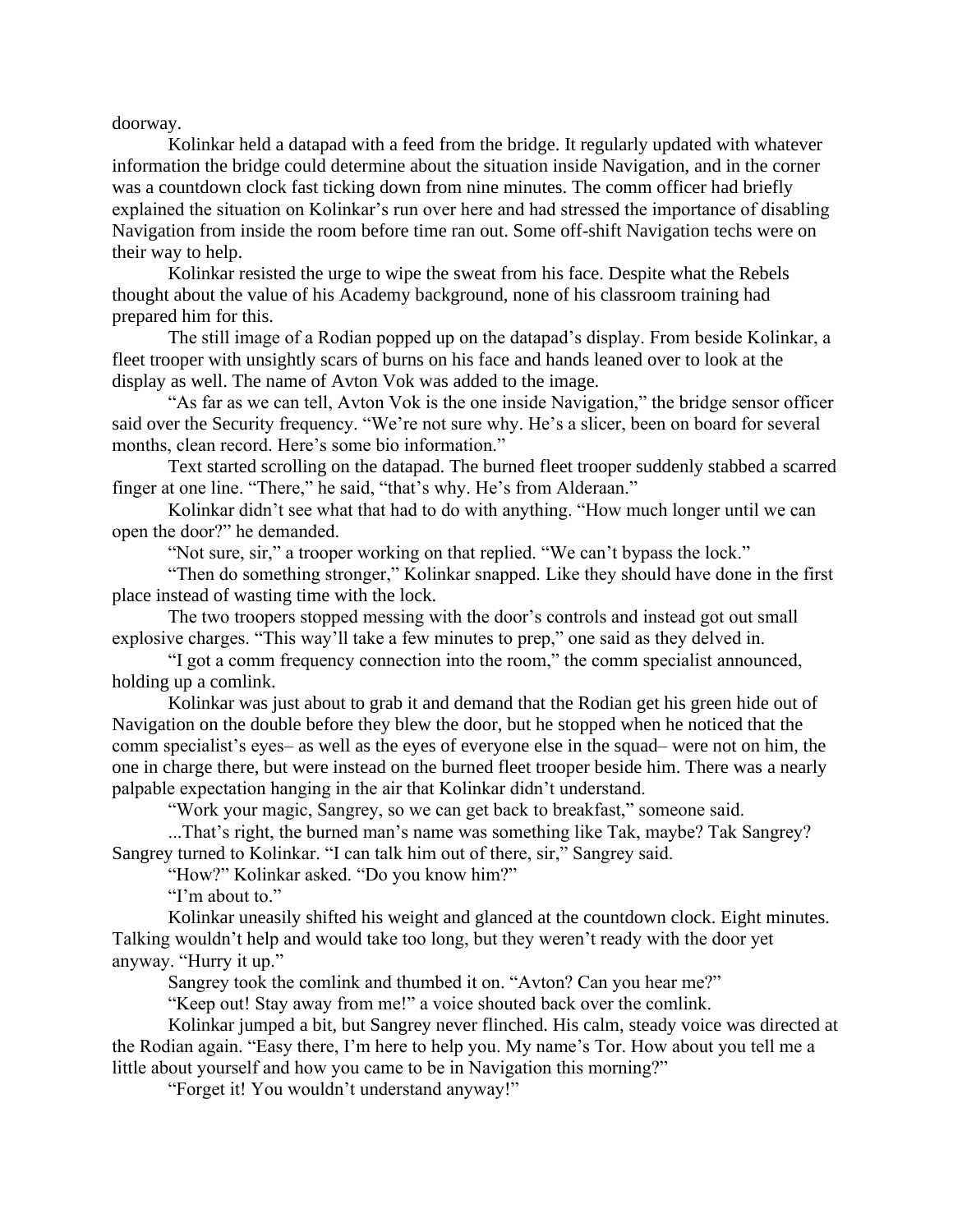"I hope you'll let me try. I imagine today's a pretty rough day for you, isn't it?"

"Like you would know! Like anyone can know what it's like to lose your *entire planet!* Every single thing you ever knew or loved, just obliterated! Gone forever!" The pure, raw pain evident in the Rodian's voice even through the comlink static surprised even Kolinkar.

"It's nothing like Alderaan, I know, but I know a little of what it's like to have the Imperials destroy your home. I'm from Ralltiir," Sangrey answered. "Watching people you've known your whole life get killed and cities you grew up in get bombarded by the Empire is a horrible thing to experience. You have every right to be hurting about what happened to Alderaan. How did that lead you to Navigation today?"

Seven minutes.

"Because I'm sick of it! I've waited a year– *a whole damn year*– for the Rebel groups I was in to strike back hard at the Empire, to repay it for Alderaan. But they never did! All they ever did were stupid timid little hit-and-runs, with tons more running than hitting! I'm sick of it! So today, just once, I'm going to *make* us hit something! When we drop out of hyperspace, we're going to *have* to do some damage to the Imperials if the captain wants her ship to get out of there!"

Sangrey frowned. "It's a pretty big target you picked for a single ship that can't fight big targets very well. Lots of innocent lives on board will be put at risk if this happens, including your own."

"So what? Everyone here is a Rebel, damn it! This is what we signed up for! Killing Imperials! Fighting them! Has everyone forgotten that?!"

Six minutes. Still no closer to getting in and disabling whatever the Rodian had done to the programming in Navigation. Who knew how long that would take? Kolinkar willed the team at the door to work faster.

Sangrey took a deep breath. His voice remained calm. "No, we haven't. But we have to pick our targets intelligently. Dropping a ship full of unprepared people into the middle of a massacre isn't going to accomplish anything. Without any time to prepare, we can't even maximize the damage we'd do to the Imperials. We'd probably do less damage to them than we could if we went into battle in a smarter fashion, on our own terms. Hurting all your friends on this ship, your allies, isn't a fitting way to remember Alderaan. All it would do is give the Imperials a chance to shed more blood on this date. Look, I get it. I do. I would love nothing more than to deliver some payback to the Imperials who wrecked my own home. I know you feel the same. We can figure out a way to do that together, but first we need a good, operational ship and crew, and that means we need to stay in hyperspace and not drop out early. Okay?"

The Rodian sounded weary, deflated. "I– I'm tired of trying to be patient. Of waiting for the higher-ups to decide when the perfect time to strike might be. Because they never think it is."

"Just be patient a little longer."

Five minutes.

"How much longer?!" The Rodian's anger was instantly back. "This is just another excuse, another stall tactic! I've heard a year's worth of them already!"

"But this isn't the way to go about this. You're not someone who wants to kill his own allies and get them hurt. That's not what you want to do for Alderaan."

"I will if I have to! I have to do *something!* No one else is!"

Sangrey's eyes suddenly lit up as if he'd had an epiphany. He took a breath to speak again, but before he could, one of the fleet troopers working at the door caught Kolinkar's eye. "Ready with the door, sir," he said softly. He held up a small remote that would detonate the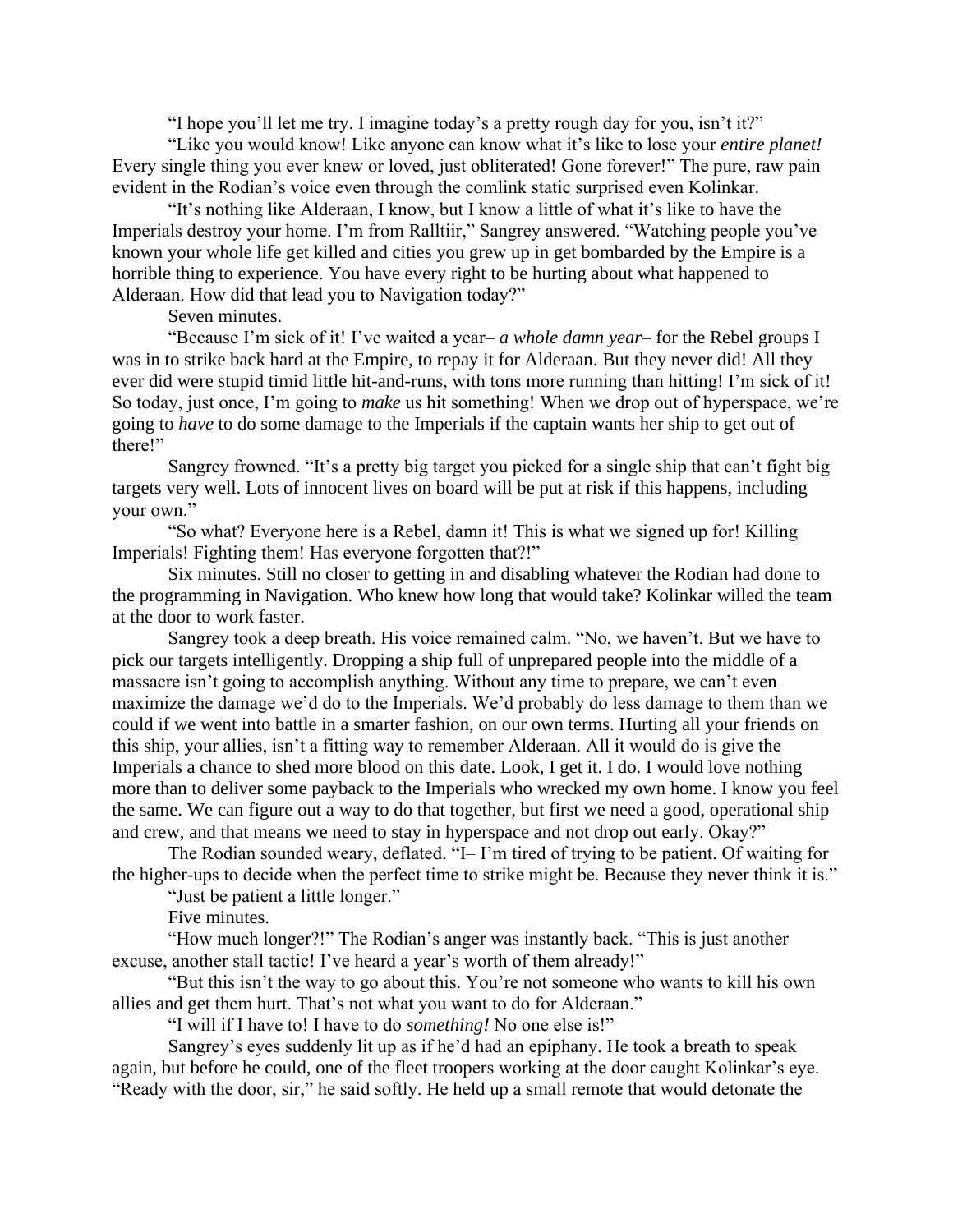miniature charges on the door.

*Finally!* Kolinkar pocketed the datapad and readied his weapon. "Blasters on stun. Blow the door," he ordered.

"Sir, wait!" Sangrey whirled to face Kolinkar. The fleet trooper with the remote detonator hesitated, watching. "Don't blow the door yet," Sangrey pleaded. "I can get him to cooperate and shut down the program himself." He still held the comlink near his lips but was no longer transmitting.

Kolinkar shook his head. "There's no time!" he shot back. "Your attempts at connecting with him aren't working! We need to get in there now and give ourselves time to figure out his program and stop it."

"They *are* working! I'll have him out of there in one minute, sir! Trust me!"

"That's a minute we don't have! Blow the door," Kolinkar repeated.

Still the fleet trooper with the detonator waited, looking instead at Sangrey. Sangrey didn't back down. "Sir, if you blow the door, he'll panic and probably turn aggressive. With my way, we get the program shut down and no one gets hurt."

"We don't have time or guarantees for your way! Now *blow the door!*" Kolinkar demanded, sending the last sharp words at the trooper with the detonator.

That trooper made a face but stepped back and pressed the button on the remote. The charges went off with a loud bang and burned through the internal locking mechanisms of the door. Over the comlink, the Rodian gave a startled cry.

Sangrey cursed and spun around to face the opening door, pulling his weapon while taking one step sideways to stand directly between Kolinkar and the door. One of the front fleet troopers immediately tossed a stun grenade into the Navigation room, but before it could go off, a spray of lethal blaster bolts flew out from inside Navigation.

Sangrey jerked backwards and slammed into Kolinkar. The impact threw Kolinkar off balance and both of them fell to the deck. He was aware of blue flashes like lightning in the room in front of him, and then things were over before he'd really known they'd begun. He squirmed out from underneath Sangrey's limp mass and checked on him.

People were calling for other people, for the Navigation techs, for medical personnel, but Kolinkar didn't hear the words. He was staring at the lifeless body of Sangrey beside him.

It was the one-year anniversary of the destruction of Alderaan, and the Death Star was still claiming Rebel casualties.

That had been a long, chaotic day.

The other Navigation techs weren't able to disable the program or the controls in time due to safeguards that the Rodian had installed. With the Rodian unconscious from the stun grenade, there was no stopping *Gravitas* from reverting to realspace at his intended premature time, square in the Imperials' laps. Captain Lucial had nearly talked her way through to a clear jump point when the Rodian's program automatically broadcast a Rebel transponder code to the Imperial ships. Then it had been nothing but sheer luck that allowed *Gravitas* to escape in one piece, though battered badly. The damage control teams onboard had been running themselves ragged trying to stem the worst of the damage and keep the ship spaceworthy enough to get them to the nearest drydock alive.

So it wasn't until the next morning that Kolinkar had a chance to stop at Sangrey's barracks to collect his belongings. Kolinkar paused at the door for a moment, willing his bleary vision to focus despite the distinct lack of sleep, and then pressed the door chime.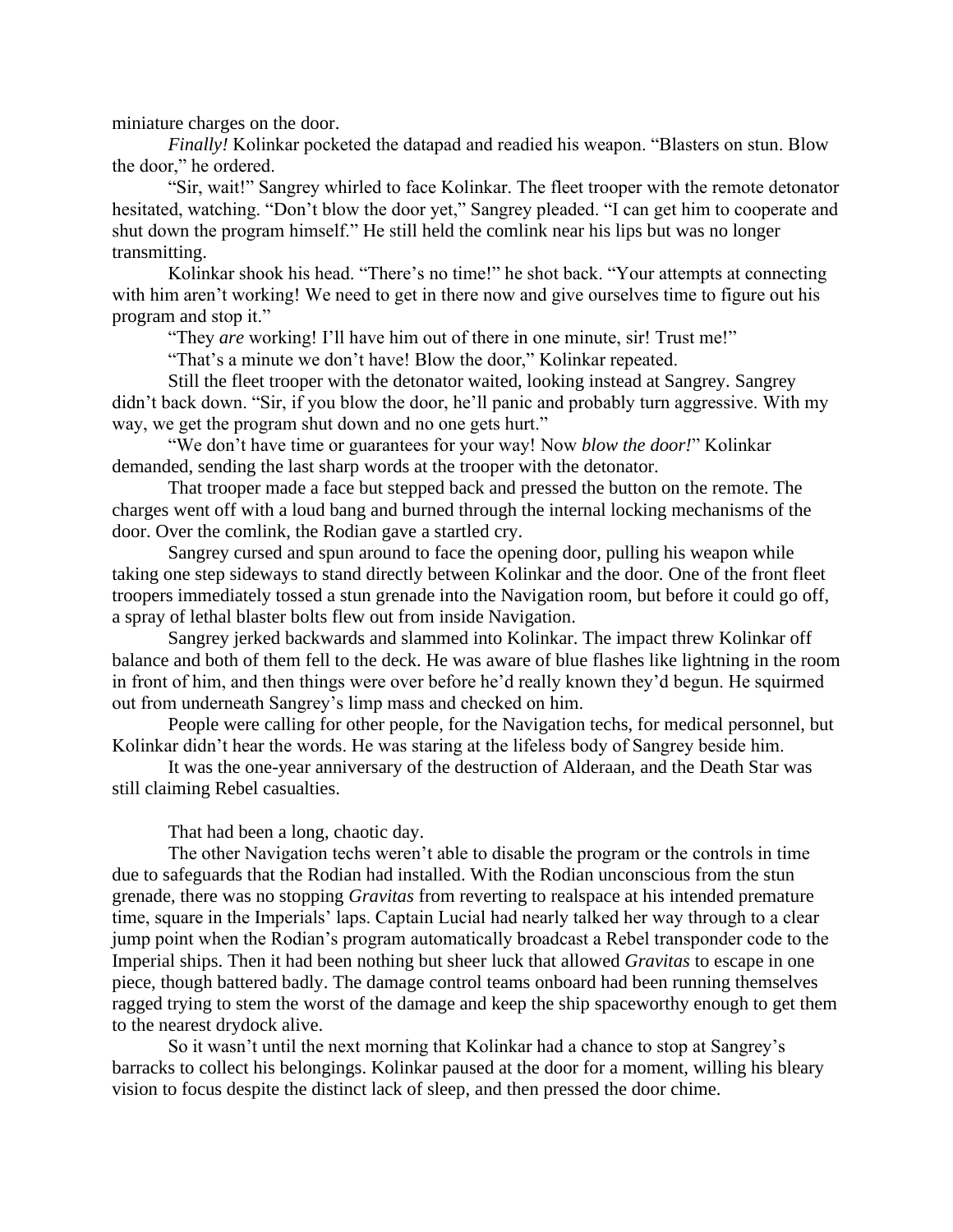A Nautolan fleet trooper opened the door and scrunched her nose when she saw him. "Oh. It's you. Sir." She reluctantly stepped back, allowing him to enter.

The bunk room had gone quiet, with the seven somber, equally ragged fleet troopers inside who had obviously been conversing now looking directly at Kolinkar. He felt the temperature drop a few degrees and pulled up short at the sudden hostile vibes from a group that up until now had been apathetic at worst toward him. They were all in uniform– and armed– so Kolinkar decided it would be best to stay in the doorway. Luckily he saw Master Sergeant Varayan, his second-in-command, in their midst. Since Kolinkar's assignment to *Gravitas* he'd depended on Varayan to handle all personnel matters in the platoon, which made it that much simpler to keep himself distant. Varayan was probably in there getting things ready for Sangrey's memorial service later that day. Kolinkar caught his eye and said, "Just here for the pickup."

Varayan nodded and brought him a box. After handing it over, Varayan quietly said, "I can do it if you want me to."

Kolinkar longed to say yes, but he shook his head. "No, I'll do it. It's my job." Though his time at the Academy hadn't taught him how to write his first letter of notification to next-ofkin either. He had no clue how he was going to do this, and he was dreading it. "Thanks."

He turned and walked out. He was just about to breathe a sigh of relief at being away from the inhospitable glares when he heard footsteps behind him and the Nautolan say, "Lieutenant."

Kolinkar grimaced, stopped, and wiped his exhausted expression neutral before turning to face her. "Yes?"

The Nautolan crossed her arms and took a second to size him up through slitted eyelids. Finally she spoke with some bitterness. "There's something I feel you should know. Sir. I get that you want nothing to do with us. That's clear as water. But we won't stand by and let you take us down with you."

Kolinkar's chest tightened. "I'm not doing anything of the sort," he shot back. In fact, he was doing the exact opposite.

"Yes, you are," the Nautolan replied, undaunted. "You just did it with Sangrey. He's– was– our best negotiator. He's talked people down before in shorter time and against longer odds than that was. When he said he'd have Avton surrendering and cooperating in time, I believed him. We all did. And he would have done it. If you'd known him, you would've known that. If you'd known that, he'd still be alive. Plus we wouldn't be limping to drydock right now."

Kolinkar unsuccessfully fought to hide a wince and tried to cover it up by lashing out. "I made the call I did based on the information I had at the time."

"That's my point. Your information was incomplete, and it shouldn't have been. You couldn't trust Sangrey's abilities if you didn't know they existed. Do you know exactly what each of us is capable of? Our strengths? Our weaknesses? You can't and won't trust us until you have the whole picture, and that's what I'm afraid of. Your incomplete information is going to get more of us killed. Sir."

With that, the Nautolan turned on her heel and strode back to the troopers' barracks. Kolinkar watched her go, then he shook his head hard to clear it and the persistent headache, restraightened his helmet, and walked to his own quarters. Her words hit uncomfortably close to his 0400 hour doubts last night.

Finally the door to his tiny room closed behind him, offering seclusion from the blasted, messed-up galaxy outside. Now maybe his headache would go away at last. After a long, deflating exhale, he set the box of Sangrey's belongings on the floor beside his small makeshift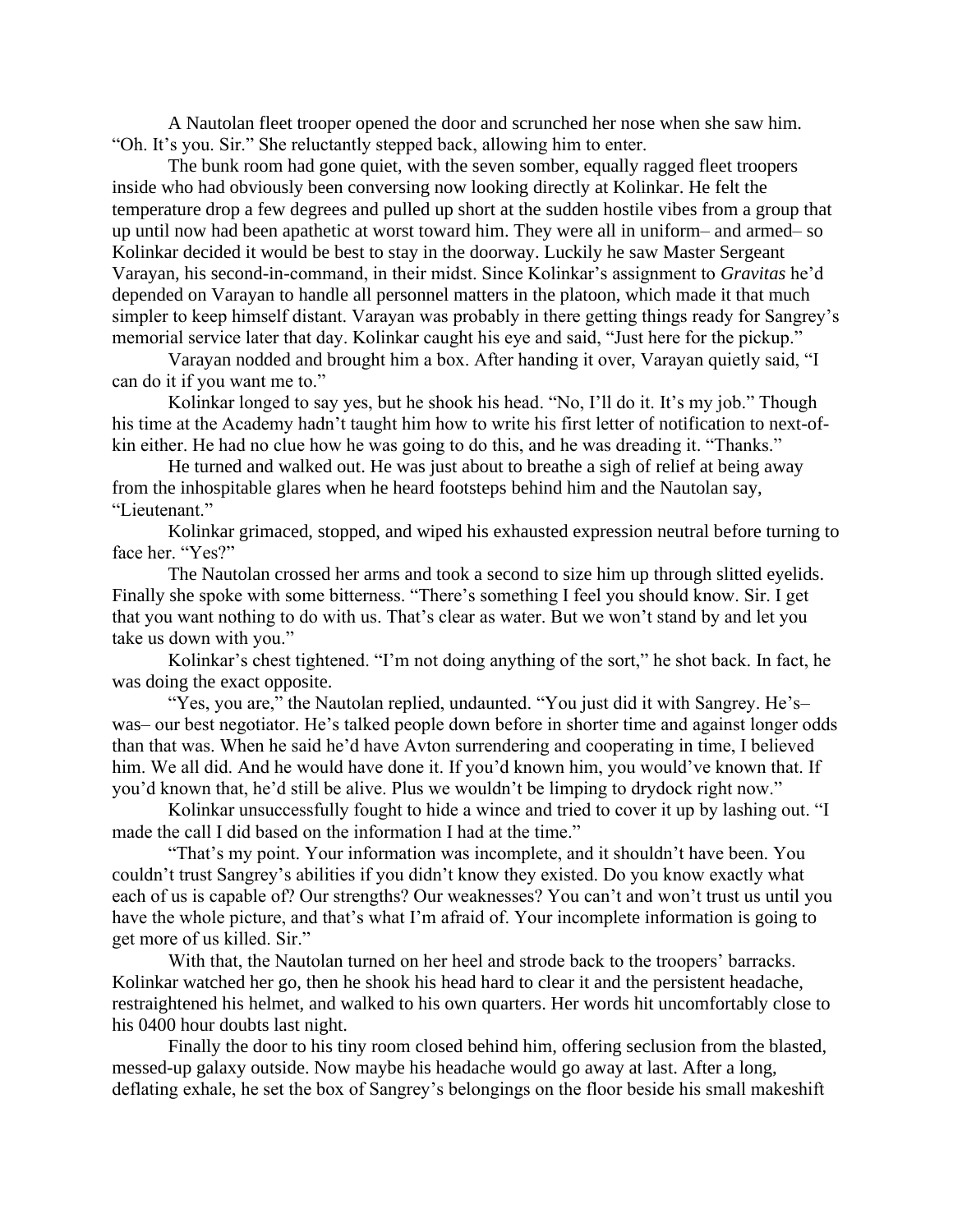desk. Kolinkar tossed his helmet onto his bed, grabbed a datapad and logged into the system to find Sangrey's next-of-kin information.

His next-of-kin was a brother who was indeed from Ralltiir, but apparently Sangrey had gotten him to one of the small Rebel safeworlds. That would make it easier for the Rebels to deliver Sangrey's belongings, at least. The last Kolinkar had heard, nothing was getting past the Imperials onto Ralltiir.

He pulled up a blank screen on his datapad and stared at it, eventually trying several different ways to start the letter to Sangrey's brother, but he erased each one. Nothing was working. Nothing felt anything but superficial. How could he write a letter about someone he didn't even know? How would that look to the brother, who was about to feel the same crushing despair that Kolinkar knew all too well? If he'd gotten one of these letters about Gaiti, the last thing Kolinkar would have wanted to read was something that sounded trite, formulaic, and impersonal.

After an hour of frustration and a screen that stubbornly remained blank, Kolinkar's gaze shifted to the box on the floor. Maybe there was something in there he could use to at least make it sound like he'd had a clue who Sangrey was.

He set the datapad aside and sat cross-legged beside the box of Sangrey's packed belongings. One by one Kolinkar took out the items and studied them.

There were numerous datacards of mystery novels and holofilms, and datacards with instructional information on zero-g spacejumping. Had Sangrey done that, or just wanted to do it? Kolinkar didn't know. There was a small, polished stone carving of some sort of quadruped. An empty candy bar wrapper, which was folded with such care that it must have somehow crossed the line from trash to treasure, and a single sabacc card lay on the bottom of the box. There was a small rock and a few other random, odd trinkets Kolinkar couldn't identify.

Then there were the holodiscs. Kolinkar put them into a small holoprojector and was fascinated as he cycled through each holo, all of them taken on what must have been Ralltiir. He'd looked at several holos before he realized that the unfamiliar man in each one was really Sangrey before he had gotten the burns that marred his skin. Now that Kolinkar recognized him, the holos had a bit more meaning. There was Sangrey with a blaster and a shooting instructor; another featured a teenage Sangrey with a sports coach of some kind, maybe grav-ball. Several showed a pretty girl who might have been a girlfriend. There were teachers and classmates. Many contained what Kolinkar guessed were family members: parents, grandparents, maybe aunts and uncles and cousins, and definitely the brother who would be receiving the letter. A few were from a couple decades ago and showed a boy with an animal that resembled the carved quadruped– could this have been Sangrey with a childhood pet? Finally there were many of a teenaged and young adult Sangrey with a Gotal of similar age. These holos showed adventure, mischief, excitement, fun, and a deep friendship. It was the most uninhibited Gotal that Kolinkar had ever seen. Kolinkar idly wondered where that Gotal was now, and if he and Sangrey had made plans to take on the galaxy together.

After the last holo blinked out, Kolinkar looked around at all the odd items surrounding him. Despite himself, he was curious. He tried to imagine what had driven Sangrey to keep those specific items and how their history and meaning fit into Sangrey as a person. What kind of life did he have that would end up with these particular things in a box under his bunk on a Rebel Alliance warship?

No matter how hard he tried to understand them from Sangrey's point of view, he couldn't. He didn't understand Sangrey's life or who he had been. If anything, these strange but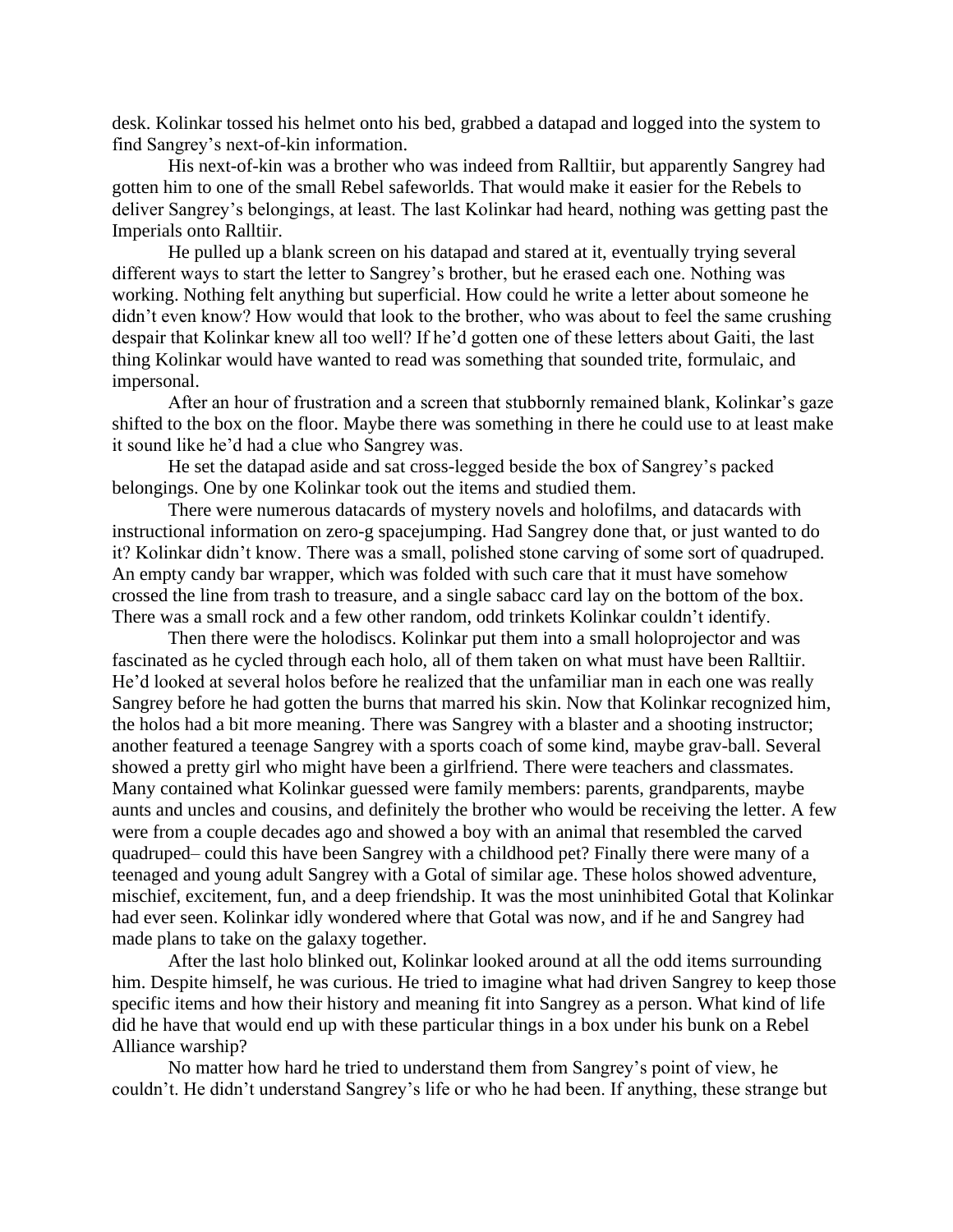important objects and memories had hopelessly complicated the effort.

With a sigh, Kolinkar carefully put the items back in the box and picked up his datapad. Still on the floor, he sat back against the side of his bed and stared at the blank screen again.

Tentatively he started typing, trying to talk to the brother that he could now see in his mind's eye. Kolinkar expressed his sympathy for the pain he knew this news was going to inflict. He talked about the passion Sangrey had had for life and for helping others through protecting them and trying to understand them. He talked about the loyalty and friendship Sangrey had earned with his squadmates. And he talked about how Sangrey had saved Kolinkar's life in the shooting at the cost of his own. He ended the letter by writing *I'm honored to have known him.*

Kolinkar was just about to sign the letter but paused, looking back uneasily at the last line. That sentence wasn't true, because he *hadn't* known Sangrey, and he couldn't sign his name, even a fake one, to it. He erased it and wrote instead *I'm honored to have worked with him.*

That was better. That was true, at least. He went to sign the letter but again stopped before doing so. Something still wasn't sitting right, but he didn't know what.

The nebulous feeling nagged at him for several more minutes until his stomach growled. Kolinkar checked his chrono and was a little surprised to see it was already lunchtime. His lack of an appetite meant he'd skipped breakfast that morning, but some lunch sounded good. Maybe some food would get rid of his headache too. Then he could come back and figure out what was wrong with the letter.

He let his large helmet swallow him up again as he walked through the corridors, which were still laden with the hazy sting of smoke. Technicians and droids worked at numerous open access panels in the walls, fixing extensive damage to the conduits, ducts, and fluid lines. Kolinkar hunched down and averted his eyes each time he walked past them.

Finally he made it to the mess hall. It was a bit more subdued inside and less crowded than normal. He went to the food serving line and got his plate of glop.

On his way to the corner table he stopped. There was the table full of fleet troopers again, members of his platoon. There were the Nautolan and Varayan and others. There was also one empty chair. The fleet troopers were talking together, but they were somber, hushed, dull.

Kolinkar stood for a minute and watched them while his chest tightened and his headache throbbed with a new intensity. He remembered empty chairs at lunch tables, and that awful sense that someone important should be sitting in them but wasn't, all because of him.

He'd tried so hard to prevent a recurrence, and it still had happened. Getting close to people got them killed, and not getting close to people got them killed. Well, what the hell was he supposed to do now?! He wanted to scream, fling his lunch tray across the room, and go steal a shuttle or something and fly it into a sun.

But he didn't. He didn't know how to fly a shuttle anyway. Instead he looked at the Nautolan, and then he looked around the table at all the chairs filled with beings he was responsible for. If he ignored what the Nautolan had told him, would more chairs end up empty?

Kolinkar looked over at the secluded corner table waiting patiently for him, then returned his gaze to the group. Maybe he was doomed to failure either way, but the thought of even more empty chairs, more letters he couldn't write, was more than he could take.

Or, rather, it was more than he could take alone.

Yes, each time his mistakes had caused there to be an empty chair, but it was only empty in comparison to the chairs all around it that were still full, and maybe that deserved his focus for once.